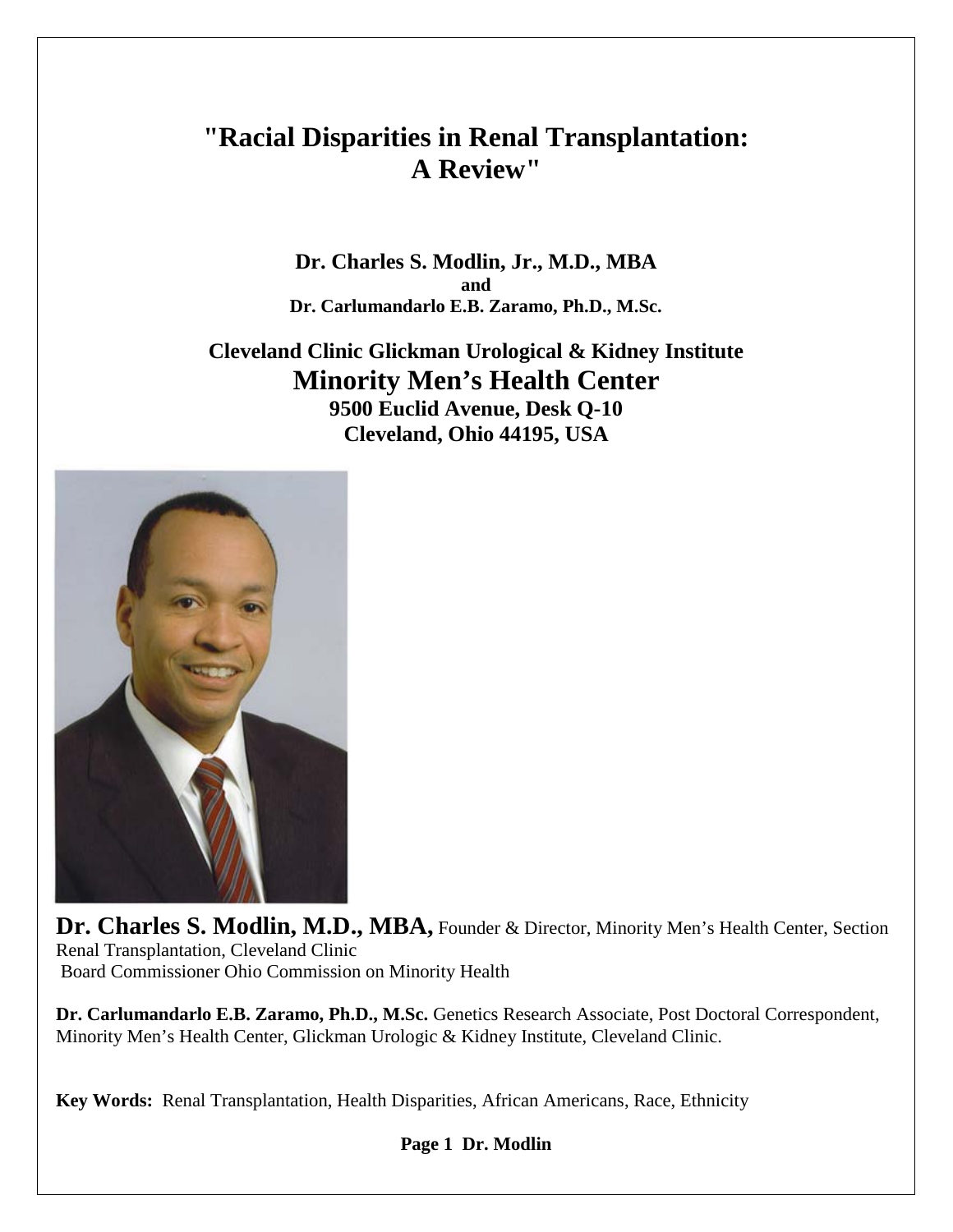### **INTRODUCTION TO RACIAL HEALTH DISPARITIES**

Racial health care disparities are represented by measurable and significant differences in the racespecific incidence of certain diseases as well as their associated morbidity and mortality rates <sup>1</sup>. In the United States, African-Americans suffer from a significantly greater disproportionate burden of disease and morbidity when compared to their Caucasian-American counterparts, contributing to the fact that African-Americans have documented life expectancies shorter than Non-Hispanic whites.

#### **KIDNEY FAILURE AND TRANSPLANTATION**

African-Americans and other racial/ethnic minority populations are disproportionately affected by End-Stage Renal Disease (ESRD). African-Americans comprised over 30% of all patients treated for ESRD in the U.S. **<sup>2</sup>** Other racial minorities, including Hispanics/Latino, Pacific Islanders, and Native Americans also appear to be at higher risk for development of renal failure.**2-3**

Diabetes and hypertension are the leading cause of ESRD.<sup>2-4</sup> Hypertension is more prevalent among black adults (33%) compared to whites (20%), and there is evidence that supports a genetic predisposition towards hypertension among African Americans. **<sup>5</sup>** Environmental factors, such as high-salt intake, urban living, poverty, and stress, may also play a role. Untreated or poorly controlled hypertension in racial/ethnic minorities contributes to the six times greater incidence of kidney failure from hypertension in minorities compared to Caucasians. **5-6**

## **RACIAL DISPARITIES IN ACCESS TO KIDNEY TRANSPLANTATION**

Despite higher rates of Chronic Kidney Disease (CKD) and ESRD, research has demonstrated that African Americans do not enjoy equivalent access to renal allograft transplantation when compared to Caucasians. Blacks are less likely to be referred for evaluation, be placed on a waiting list, or actually receive a donor kidney. Even after securing placement on a transplant waiting list, African-Americans will wait two to four times longer on those lists than Caucasians **<sup>9</sup>**.

**Page 2 Dr. Modlin**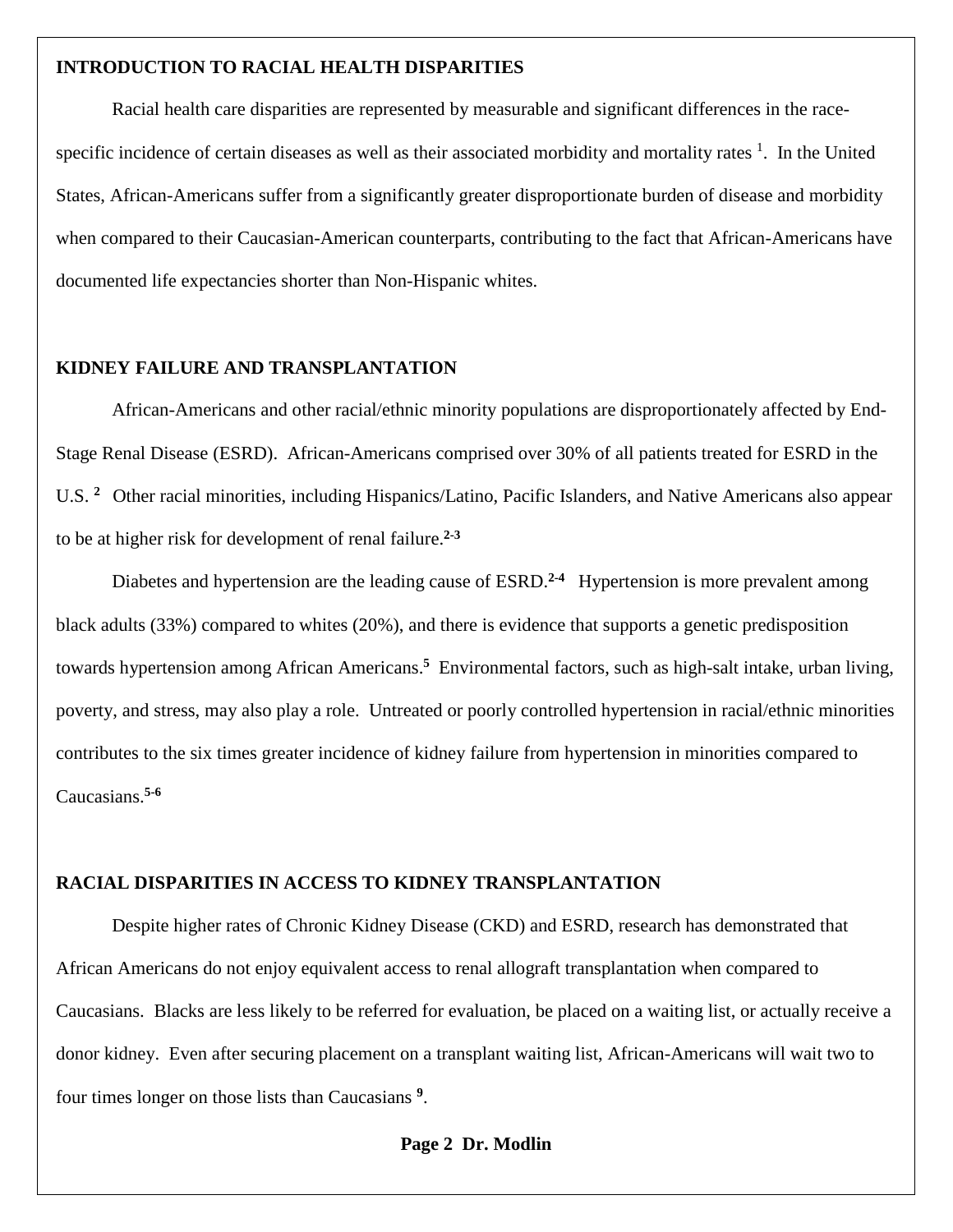The current organ allocation system which is weighted on the degree of genetic matching The Human Leukocyte Antigen Matching System (HLA) between the deceased donor and the prospective recipient, has placed African Americans at a distinct disadvantage with respect to access to kidneys from deceased donors because Caucasian-Americans awaiting for a kidney are more likely to share common genetic traits with the donor kidneys available for transplantation, 88-90% of which are from Caucasian-American donors **2, 9**. However, the current allocation system is being replaced by a system by which the allocation of kidneys for transplantation is more heavily weighted upon the time duration that a particular patient has been placed on dialysis. **7, 9**

## **RACIAL DISPARITIES IN RENAL TRANSPLANTATION OUTCOMES**

Multiple studies have confirmed that African-Americans are at high risk for early graft rejection following renal allograft transplantation and have confirmed that African-American race is a significant independent predictor of early renal graft loss even when other potential negative factors are statistically controlled.**<sup>4</sup>** Factors that may contribute to the lower long-term renal allograft survival observed among black patients also include delayed graft function, co-morbid diseases (such as chronic hypertension), noncompliance (with medications or follow-up) and ineffective immunosuppressive therapy.**8-9**

## **CONCLUSIONS**

African-Americans and other racial/ethnic minority populations are disproportionately affected by kidney disease and kidney failure. Disparities in access to kidney transplantation have been observed along racial lines. Changes in the kidney organ allocation policy to reflect days spent on dialysis will potentially result in improved access to organ allocation to African-Americans and other racial/ethnic minorities. Disparities exist with respect to outcomes of kidney transplantation in African-Americans **<sup>9</sup>**. African-Americans need to be aggressively educated regarding options for kidney transplantation and organ donation, including

### **Page 3 Dr. Modlin**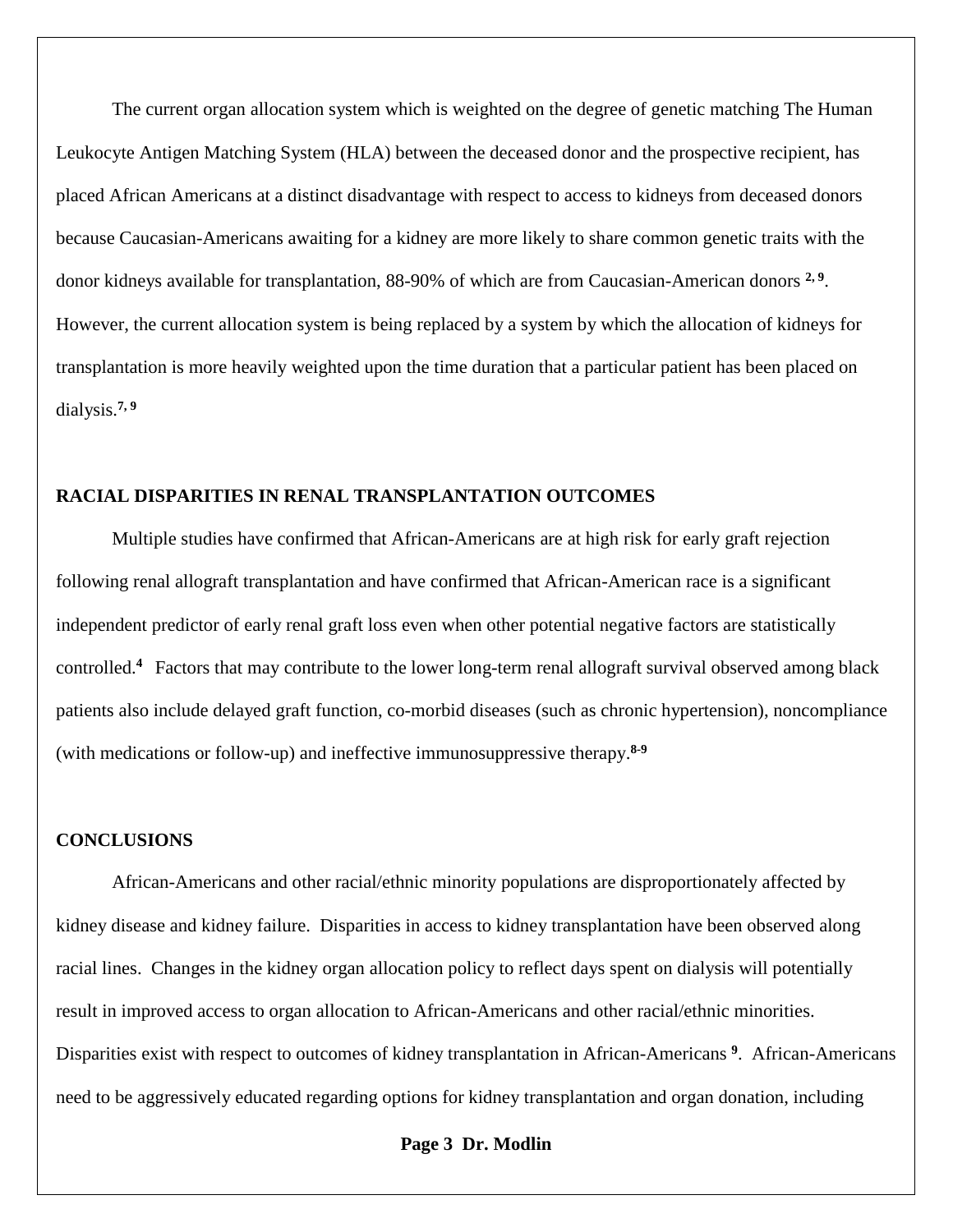options for and preferential outcomes and benefits of receiving a kidney transplant from a living donor, living related or non-related. In addition, more African-Americans should be encouraged to register on organ donor registries to become organ donors at the time of their death **<sup>9</sup>**. Patients in need of kidney transplants should also be made aware of programs such as the National Kidney Registry **2,7,8,9** program whereby incompatible living donors that they may have can instead donate their kidney to a third party on the kidney waiting list and in exchange receive a living kidney from someone else's living donor with whom they are incompatible <sup>2,7,9</sup>.

# **REFERENCES**

- 1. Merriam-Webster Online Dictionary copyright © 2006 by Merriam-Webster, Incorporated. Editor, Merriam-Webster Inc., P.O. Box 281, Springfield, MA 01102, Produced in the United States of America. All rights reserved.
- 2. United Network Organ for Sharing Data Current: Monday, November 17<sup>th</sup>, 2014: Database (UNOS) Organ Procurement and Transplantation Network (OPTN).<http://www.unos.org/whatWeDo/research.asp>. UNOS Data Request, Post Office Box 2484, Richmond, VA 23218 UNetsm, the transplant information database, contains transplant information that pertains to transplant candidates on the waiting list, donor/recipient matching, deceased and living donors, histocompatibility, and transplant recipients. , [http://www.unos.org](http://www.unos.org/)
- 3. Callender, Clive. O., P.V. Miles, Margruetta B. Hall, and Sherilyn Gordon. Blacks, whites, and kidney transplantation: A disparity! But why and why won't it go away? Transplantation. Rev., vol. 16, No. 3 (July), 2002. Pp. 163¬176.
- 4. Epstein AM, Ayanian JZ, Keogh JH, Noonan SJ, Armistead N, Cleary PD, Weissman, JS, David-Kas dan JA, Carlson D, Fuller J, Marsh D, and Conti RM, Racial disparities in access to renal transplantation--clinically appropriate or due to underused or overuse? N England J. Med. 2000 Nov. 23; 343(21): 1537-44, 2 p preceding 1537.

**Page 4 Dr. Modlin**